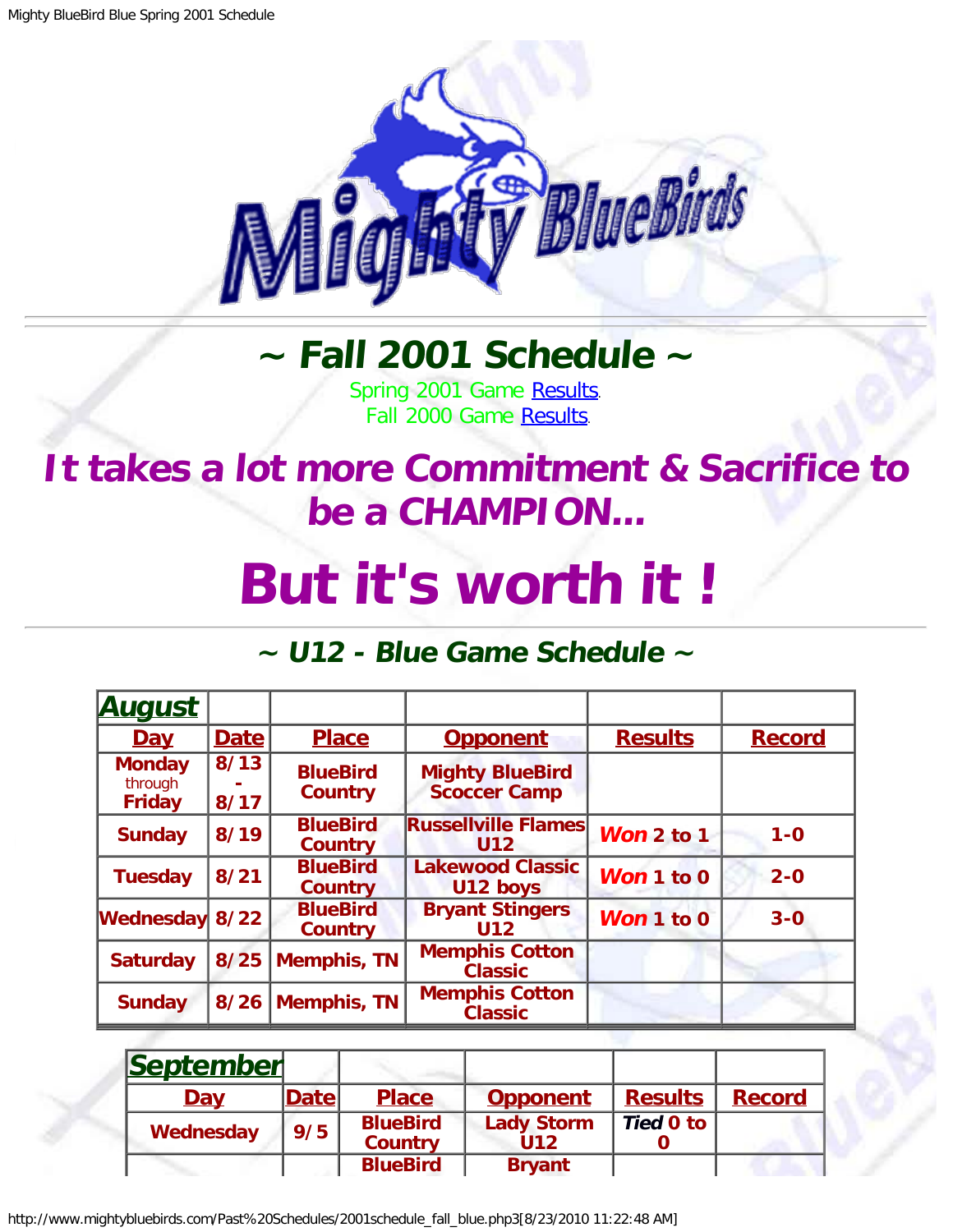| <b>Thursday</b> | 9/6  | <b>Country</b>                          | <b>Stingers U13</b>                                  |                          |  |
|-----------------|------|-----------------------------------------|------------------------------------------------------|--------------------------|--|
| <b>Saturday</b> | 9/8  | tba                                     | tba                                                  |                          |  |
| <b>Saturday</b> |      | <b>Dawg Daze</b><br>9/15 Ft Smith, AR   | <b>FC United</b><br>Rogers, AR                       | <b>Tied 0 to</b><br>O    |  |
| <b>Saturday</b> |      | <b>Dawg Daze</b><br>$9/15$ Ft Smith, AR | <b>Arkansas</b><br><b>Comets</b><br>Fayetteville, AR | Won 3 to<br>$\mathbf{2}$ |  |
| <b>Sunday</b>   |      | <b>Dawg Daze</b><br>9/16 Ft Smith, AR   | <b>Legends Red</b><br>Edmond, OK                     | Lost 0 to<br>3           |  |
| Wednesday       | 9/19 | <b>Cathedral</b><br><b>School</b>       | <b>Lady Storm</b><br><b>U12</b>                      | Lost 0 to                |  |
| <b>Saturday</b> | 9/22 | <b>Little Rock</b>                      | <b>Walk for</b><br><b>Diabetes</b>                   | <b>Raised</b><br>\$2,602 |  |
| <b>Sunday</b>   | 9/23 | <b>Russellville</b>                     | <b>Russellville</b><br><b>Flames U12</b>             | Won 6 to<br>0            |  |
| <b>Sunday</b>   | 9/23 | <b>Russellville</b>                     | <b>Russellville</b><br><b>Flames U14</b>             | Won 1 to<br>O            |  |
| <b>Monday</b>   | 9/24 | Cabot                                   | <b>Lady Venom</b><br><b>U12</b>                      |                          |  |
| <b>Saturday</b> | 9/29 | tba                                     | <b>Jaguar</b><br><b>Tournament</b>                   |                          |  |
| <b>Sunday</b>   | 9/30 | tba                                     | <b>Jaguar</b><br><b>Tournament</b>                   |                          |  |

| October         |             |                                                         |                                    |                |               |
|-----------------|-------------|---------------------------------------------------------|------------------------------------|----------------|---------------|
| <u>Day</u>      | <b>Date</b> | <b>Place</b>                                            | <b>Opponent</b>                    | <b>Results</b> | <b>Record</b> |
| <b>Thursday</b> | 10/4        | <b>BlueBird</b><br>Country                              | <b>Lady Venom</b><br><b>U12</b>    |                |               |
| <b>Saturday</b> | 10/6        | <b>UCA - Field</b><br>#1                                | <b>Conway Ice</b><br><b>U12</b>    |                |               |
| <b>Saturday</b> | 10/6        | <b>UCA - Field</b><br>#1                                | <b>Jonesboro U12</b>               |                |               |
| <b>Tuesday</b>  | 10/9        | <b>UCA Field <math>#2</math></b>                        | <b>Conway Titans</b><br><b>U12</b> |                |               |
| <b>Thursday</b> | 10/18       | <b>BlueBird</b><br><b>Country</b>                       | <b>Lady Venom</b><br>U12           |                |               |
| <b>Saturday</b> | 10/23       | <b>Ozark Classic</b><br>Cup<br>Springdale,<br><b>AR</b> | <b>Eclipse 90</b>                  | Won $2$ to $1$ |               |
| <b>Saturday</b> | 10/23       | <b>Ozark Classic</b><br>Cup<br>Springdale,<br><b>AR</b> | <b>Lady Storm</b>                  | Lost 0 to 3    |               |
| <b>Sunday</b>   | 10/24       | <b>Ozark Classic</b><br>Cup<br>Springdale,              | <b>Southern X-</b>                 | Won 6 to $0$   |               |